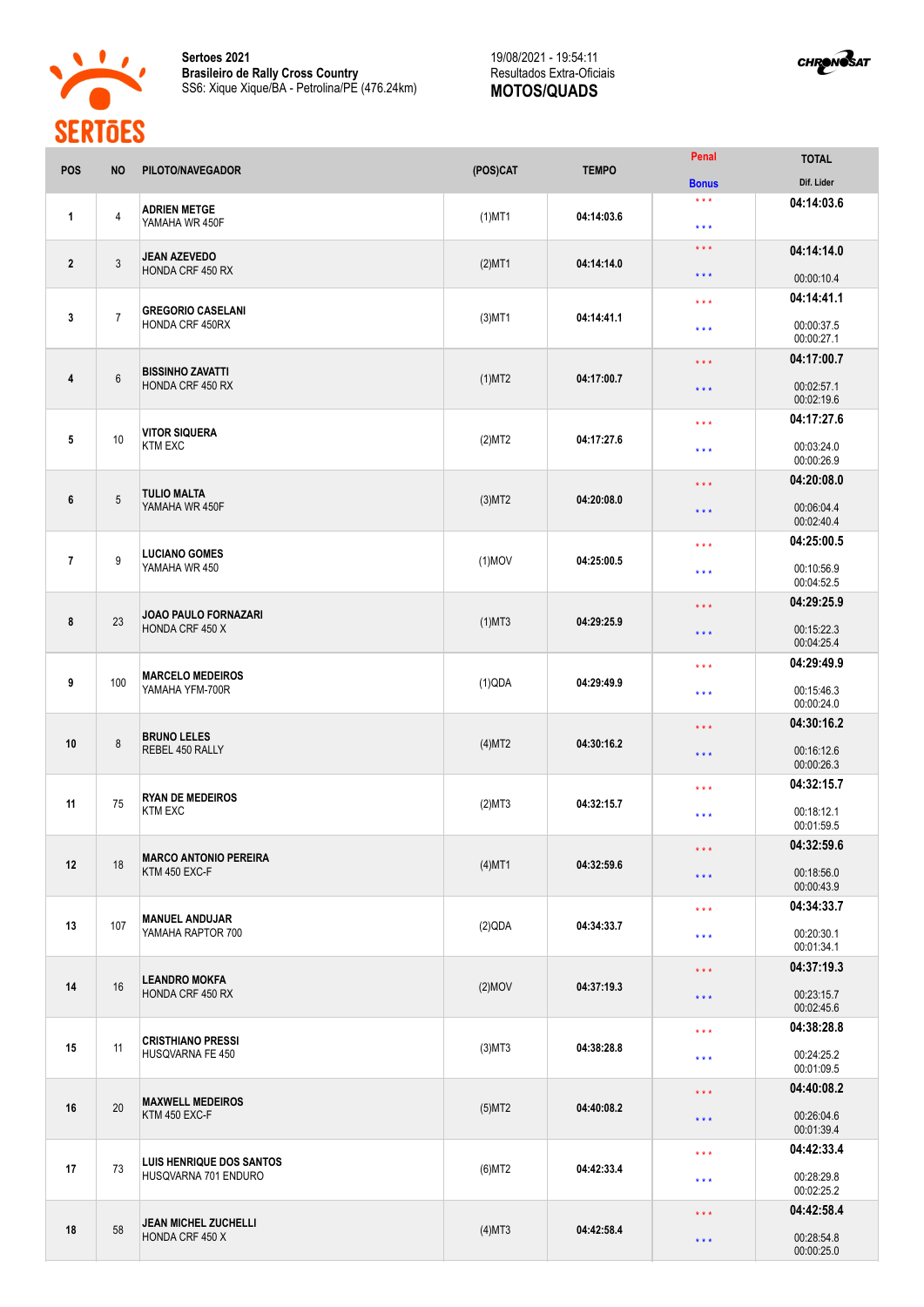| 19 | 45  | <b>MISAEL AMARIZ</b>                           | $(5)$ MT3 | 04:44:46.0 | $***$                                                                                        | 04:44:46.0               |
|----|-----|------------------------------------------------|-----------|------------|----------------------------------------------------------------------------------------------|--------------------------|
|    |     | HONDA CRF 450 RX                               |           |            | $\star\star\star$                                                                            | 00:30:42.4<br>00:01:47.6 |
| 20 |     | <b>MARCOS COLVERO</b><br>KTM 450 EXC-F         |           |            | $\star$ $\star$ $\star$                                                                      | 04:45:07.2               |
|    | 46  |                                                | $(5)$ MT1 | 04:45:07.2 | $\star$ $\star$ $\star$                                                                      | 00:31:03.6<br>00:00:21.2 |
|    |     | <b>ALBERTO CUNHA</b><br>KTM 450 EXC-F          |           |            | $\star$ $\star$ $\star$                                                                      | 04:45:17.1               |
| 21 | 56  |                                                | $(3)$ MOV | 04:45:17.1 | $\star$ $\star$ $\star$                                                                      | 00:31:13.5<br>00:00:09.9 |
|    | 32  | <b>JOAO FERRARI</b>                            |           |            | $\star$ $\star$ $\star$                                                                      | 04:47:13.2               |
| 22 |     | <b>KTM SIX DAY</b>                             | $(4)$ MOV | 04:47:13.2 | $\star\star\star$                                                                            | 00:33:09.6<br>00:01:56.1 |
|    | 43  | <b>GUILHERME ASSUMPCAO</b><br>KTM EXC 450      |           |            | $\star\star\star$                                                                            | 04:47:57.6               |
| 23 |     |                                                | (7)MT2    | 04:47:57.6 | $\star$ $\star$ $\star$                                                                      | 00:33:53.1<br>00:00:44.4 |
|    | 40  | <b>ANDRE WHITAKER</b>                          |           |            | $\star$ $\star$ $\star$                                                                      | 04:48:17.9               |
| 24 |     | KTM EXC 450                                    | $(6)$ MT3 | 04:48:17.9 | $\star$ $\star$ $\star$                                                                      | 00:34:14.3<br>00:00:20.3 |
|    |     | <b>RAFAL SONIK</b>                             |           |            | $\star\star\star$                                                                            | 04:48:40.0               |
| 25 | 101 | YAMAHA RAPTOR                                  | (3)QDA    | 04:48:40.0 | $\star$ $\star$ $\star$                                                                      | 00:34:36.4<br>00:00:22.1 |
|    |     | <b>VICENTE DE BENEDICTIS</b>                   |           |            | $\star$ $\star$ $\star$                                                                      | 04:48:58.4               |
| 26 | 35  | YAMAHA WR 450F                                 | $(7)$ MT3 | 04:48:58.4 | $\star$ $\star$ $\star$                                                                      | 00:34:54.8<br>00:00:18.4 |
|    |     | <b>MARCELO ZENOBIO</b><br>YAMAHA WR 450F       |           |            | 04:48:59.3<br>$\star\star\star$                                                              |                          |
| 27 | 51  |                                                | $(8)$ MT3 | 04:48:59.3 | $\star$ $\star$ $\star$                                                                      | 00:34:55.7<br>00:00:00.9 |
|    |     | <b>MOARA SACILOTTI</b><br>YAMAHA YZFX          |           |            | $\star$ $\star$ $\star$                                                                      | 04:49:04.8               |
| 28 | 30  |                                                | $(5)$ MOV | 04:49:04.8 | $\star$ $\star$ $\star$                                                                      | 00:35:01.2<br>00:00:05.5 |
|    | 41  | <b>TIAGO WERNERSBACH</b><br>HONDA CRF 250 F    |           |            | $***$                                                                                        | 04:50:34.1               |
| 29 |     |                                                | (1)MRB    | 04:50:34.1 | 00:36:30.5<br>$\star$ $\star$ $\star$<br>00:01:29.3<br>04:52:12.2<br>$\star$ $\star$ $\star$ |                          |
|    |     | <b>FABIO LUIS TULIO</b>                        |           |            |                                                                                              |                          |
| 30 | 53  | KTM EXC 450                                    | $(6)$ MT1 | 04:52:12.2 | $\star$ $\star$ $\star$                                                                      | 00:38:08.6<br>00:01:38.1 |
|    |     | <b>ARNALDO UCHOA</b>                           |           |            | $\star\star\star$                                                                            | 04:52:23.5               |
| 31 | 28  | HUSQVARNA FE 501                               | $(6)$ MOV | 04:52:23.5 | $\star$ $\star$ $\star$                                                                      | 00:38:19.9<br>00:00:11.3 |
|    |     | <b>ANILDO THEISS</b>                           |           | 04:53:20.7 | $\star$ $\star$ $\star$                                                                      | 04:53:20.7               |
| 32 | 52  | KAWASAKI KLX 450                               | $(9)$ MT3 |            | $\star$ $\star$ $\star$                                                                      | 00:39:17.1<br>00:00:57.2 |
|    | 25  | THIAGO VELOSO<br>HONDA CRF 250F                |           |            | $\star\star\star$                                                                            | 04:56:48.3               |
| 33 |     |                                                | (2)MRB    |            | 04:56:48.3<br>$\star\star\star$                                                              | 00:42:44.7<br>00:03:27.6 |
|    | 19  | <b>YPIRANGA CORTEZ</b><br>HONDA CRF 250 F      |           |            | $\star$ $\star$ $\star$                                                                      | 04:57:48.1               |
| 34 |     |                                                | (3)MRB    | 04:57:48.1 | $\star\star\star$                                                                            | 00:43:44.5<br>00:00:59.8 |
|    | 21  | <b>LEONARDO MARTINS</b><br>HONDA CRF 250 F     |           |            | $\star\star\star$                                                                            | 04:58:05.4               |
| 35 |     |                                                | (4)MRB    | 04:58:05.4 | $\star\star\star$                                                                            | 00:44:01.8<br>00:00:17.3 |
|    | 72  | <b>GUSTAVO ROCHA ALVES</b><br>HONDA CRF 450 X  |           |            | $\star$ $\star$ $\star$                                                                      | 05:00:03.8               |
| 36 |     |                                                | $(7)$ MT1 | 05:00:03.8 | $\star\star\star$                                                                            | 00:46:00.2<br>00:01:58.4 |
|    |     | <b>LAURA LOPES</b><br>KTM 450 EXC-F            |           |            | $\star\star\star$                                                                            | 05:11:21.5               |
| 37 | 36  |                                                | $(7)$ MOV | 05:11:21.5 | $\star\star\star$                                                                            | 00:57:17.9<br>00:11:17.7 |
|    | 42  | <b>CHRISTIAN COSTANTINI</b><br>HONDA CRF 450 X |           |            | $\star$ $\star$ $\star$                                                                      | 05:11:44.5               |
| 38 |     |                                                | $(8)$ MT2 | 05:11:44.5 | $\star\star\star$                                                                            | 00:57:40.9<br>00:00:23.0 |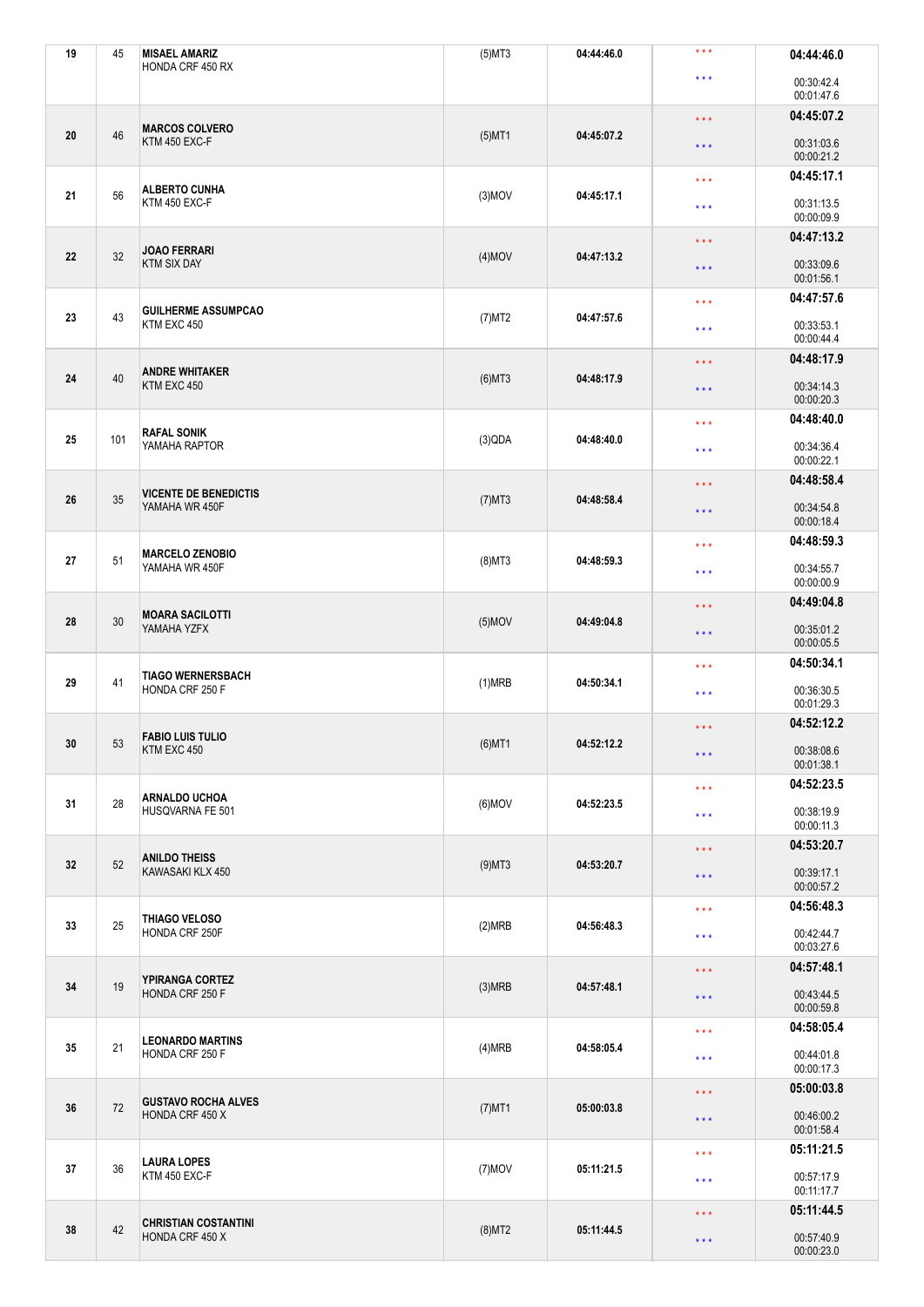| 39 | 44             | <b>GERARD PAUCHET</b><br>KTM EXC-F 450              | $(8)$ MOV                | 05:11:53.7                      | $***$                                              | 05:11:53.7               |
|----|----------------|-----------------------------------------------------|--------------------------|---------------------------------|----------------------------------------------------|--------------------------|
|    |                |                                                     |                          |                                 | $\star\star\star$                                  | 00:57:50.1<br>00:00:09.2 |
|    |                |                                                     |                          |                                 | $\star$ $\star$ $\star$                            | 05:13:56.9               |
| 40 | 69             | <b>BRUNO PEREIRA</b><br>HONDA CRF 250               | (5)MRB                   | 05:13:56.9                      | $\star$ $\star$ $\star$                            | 00:59:53.3<br>00:02:03.2 |
|    |                | <b>LUIZ FILIPE RIBEIRO</b><br>KTM 450 EXC-F         |                          |                                 | $\star$ $\star$ $\star$                            | 05:17:00.2               |
| 41 | 62             |                                                     | $(9)$ MOV                | 05:17:00.2                      | $\star$ $\star$ $\star$                            | 01:02:56.6<br>00:03:03.3 |
|    | 49             | <b>MICHEL FALQUEIRO</b>                             |                          |                                 | $\star$ $\star$ $\star$                            | 05:18:00.7               |
| 42 |                | KTM EXC-F 500                                       | $(9)$ MT2                | 05:18:00.7                      | $\star\star\star$                                  | 01:03:57.1<br>00:01:00.5 |
|    | 63             | <b>ALESSANDER LEONE</b><br>KTM 450 EXC-F            |                          |                                 | $\star\star\star$                                  | 05:23:36.8               |
| 43 |                |                                                     | $(10)$ MOV<br>05:23:36.8 |                                 | $\star$ $\star$ $\star$                            | 01:09:33.2<br>00:05:36.1 |
|    | 68             | <b>EMERSON PEREIRA</b><br>KTM 450 EXC-F             |                          |                                 | $\star$ $\star$ $\star$                            | 05:24:36.6               |
| 44 |                |                                                     | $(11)$ MOV               | 05:24:36.6                      | $\star$ $\star$ $\star$                            | 01:10:32.1<br>00:00:59.8 |
|    |                | <b>GABRIEL CARNEIRO</b>                             |                          |                                 | $\star\star\star$                                  | 05:25:10.3               |
| 45 | 71             | HONDA CRF 250F                                      | (6)MRB                   | 05:25:10.3                      | $***$                                              | 01:11:06.7<br>00:00:33.7 |
|    |                | <b>NEIVALDO RODRIGUES</b><br>HONDA CRF 250 F        |                          |                                 | $\star$ $\star$ $\star$                            | 05:35:31.6               |
| 46 | $74$           |                                                     | (7)MRB                   | 05:35:31.6                      | $\star$ $\star$ $\star$                            | 01:21:27.1<br>00:10:21.3 |
|    |                | <b>LUCIANO ANACLETO</b><br>KAWASAKI KLX 450         |                          |                                 | 05:35:53.0<br>$\star$ $\star$ $\star$              |                          |
| 47 | 37             |                                                     | $(8)$ MT1                | 05:35:53.0                      | $\star$ $\star$ $\star$                            | 01:21:49.4<br>00:00:21.4 |
|    |                | <b>LEANDRO FERNANDEZ RAD</b><br>KAWASAKI KLX 450R   |                          |                                 | $\star$ $\star$ $\star$<br>$\star$ $\star$ $\star$ | 06:03:33.6               |
| 48 | 38             |                                                     | $(10)$ MT3               | 06:03:33.6                      |                                                    | 01:49:29.1<br>00:27:40.6 |
|    | 61             | <b>LUCIANO PUGLIESE</b><br>KTM 450 EXC-F            |                          |                                 | 05:45:00.0                                         | 12:15:00.0               |
| 49 |                |                                                     | $(11)$ MT3               | 06:30:00.0                      | 08:00:56.4<br>$\star\star\star$<br>06:11:26.4      |                          |
|    |                | <b>GABRIEL BRUNING</b>                              |                          |                                 | 05:45:00.0                                         | 12:15:00.0               |
| 50 | 31             | YAMAHA WR 450F                                      | $(12)$ MT3               | 06:30:00.0                      | $\star\star\star$                                  | 08:00:56.4<br>00:00:00.0 |
|    |                | <b>DANILO SCHNETZLER</b><br>HUSQVARNA 701 LR ENDURO |                          |                                 | 05:45:00.0                                         | 12:15:00.0               |
| 51 | 66             |                                                     | $(13)$ MT3               | 06:30:00.0                      | $\star\star\star$                                  | 08:00:56.4<br>00:00:00.0 |
|    |                |                                                     |                          | 06:30:00.0                      | 05:57:00.0                                         | 12:27:00.0               |
| 52 | 22             | <b>GUILHERME BISSOTTO</b><br>YAMAHA YZ FX           | $(10)$ MT2               |                                 | $\star$ $\star$ $\star$                            | 08:12:56.4<br>00:12:00.0 |
|    | $\overline{2}$ | <b>RICARDO MARTINS</b><br>YAMAHA WR 450             |                          |                                 | 10:30:00.0                                         | 17:00:00.0               |
| 53 |                |                                                     | $(9)$ MT1                | 06:30:00.0                      | $\star\star\star$                                  | 12:45:56.4<br>04:33:00.0 |
|    | 12             | <b>ANDRE BEZERRA</b><br>YAMAHA WR 450               |                          |                                 | 10:30:00.0                                         | 17:00:00.0               |
| 54 |                |                                                     | $(12)$ MOV               | 06:30:00.0                      | $\star$ $\star$ $\star$                            | 12:45:56.4<br>00:00:00.0 |
|    | 15             | <b>RAFAEL MILAN</b><br>YAMAHA YZ                    |                          |                                 | 10:30:00.0                                         | 17:00:00.0               |
| 55 |                |                                                     | $(11)$ MT2               | 06:30:00.0                      | $\star\star\star$                                  | 12:45:56.4<br>00:00:00.0 |
|    | 26             | <b>RAFAEL ESPINDOLA</b><br>KTM 450 EXC-F            |                          |                                 | 10:30:00.0                                         | 17:00:00.0               |
| 56 |                |                                                     | (12)MT2                  | 06:30:00.0                      | $\star\star\star$                                  | 12:45:56.4<br>00:00:00.0 |
|    |                | <b>ADAO LEMOS</b><br>HONDA CRF 250                  |                          | 06:30:00.0<br>$\star\star\star$ | 10:30:00.0                                         | 17:00:00.0               |
| 57 | 29             |                                                     | (8)MRB                   |                                 |                                                    | 12:45:56.4<br>00:00:00.0 |
| 58 | $39\,$         | <b>FABIANO TONTINI</b><br>YAMAHA WR 450F            |                          |                                 | 10:30:00.0                                         | 17:00:00.0               |
|    |                |                                                     | $(14)$ MT3               | 06:30:00.0                      | $\star\star\star$                                  | 12:45:56.4<br>00:00:00.0 |